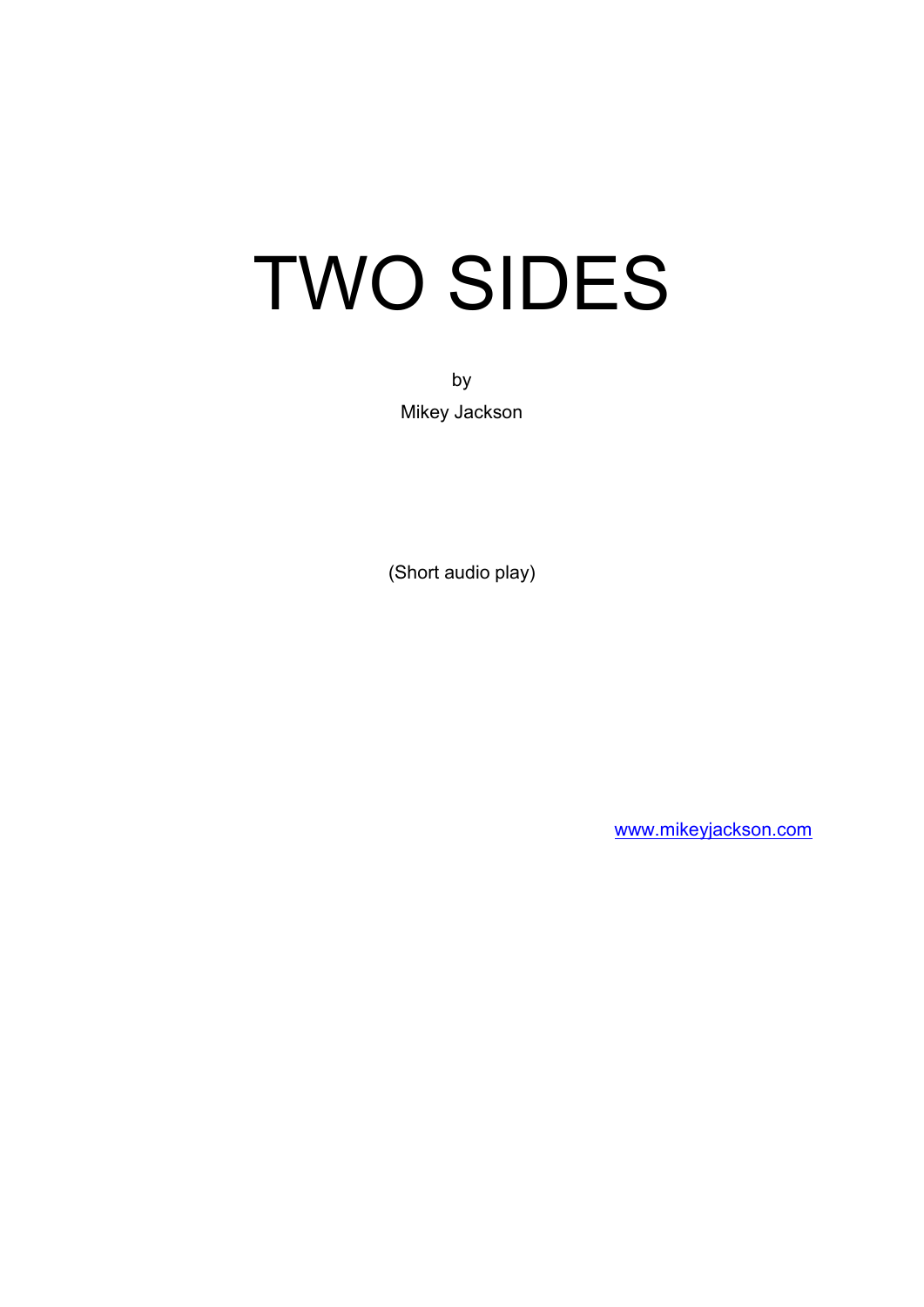# **SCENE 1: INT. PUB**

# ATMOS: A BUSY BACKDROP OF ENDLESS CHITTER-CHATTER AMID THE CHINKING OF GLASSWARE.

NICK: At first, I didn't like Alison. Too standoffish and up herself, the way she'd swan past us minions in the office, acting more like Her Majesty The Queen than a PA to the Department Head. I'd often recite tales of woe about the "office dragon" when I arrived home to Gemma – that's the wife, by the way – which I guess explains Gemma's surprise when we bumped into the dragon in question one evening at our local pub.

# **SCENE 2: INT. CAFÉ**

# ATMOS: CHINKING OF CROCKERY, LIGHT CHITTER-CHATTER, MAYBE EVEN THE DISTANT BRRRM OF THE OCCASIONAL CAR SAILING ALONG THE HIGH STREET OUTSIDE.

GEMMA: At first, I liked Alison. Friendly. Bubbly. Nothing like the dismal picture Nick had so crudely painted. She was with her boyfriend Nathan. Hotshot lawyer apparently. They'd been together on and off for ages, but with no plans anytime soon to tie the knot. Anyway, we got chatting and within five minutes I'd discovered that we actually lived on opposite ends of the same street. Nick and Alison had no idea. They'd worked for the same firm for years, yet they knew absolutely nothing about each other.

#### **SCENE 3: INT. PUB**

NICK: At the time, we'd been trying for a baby. I had my heart set on a son – a little boy I could play football with in the park – but no matter how hard we tried, Gemma couldn't fall pregnant.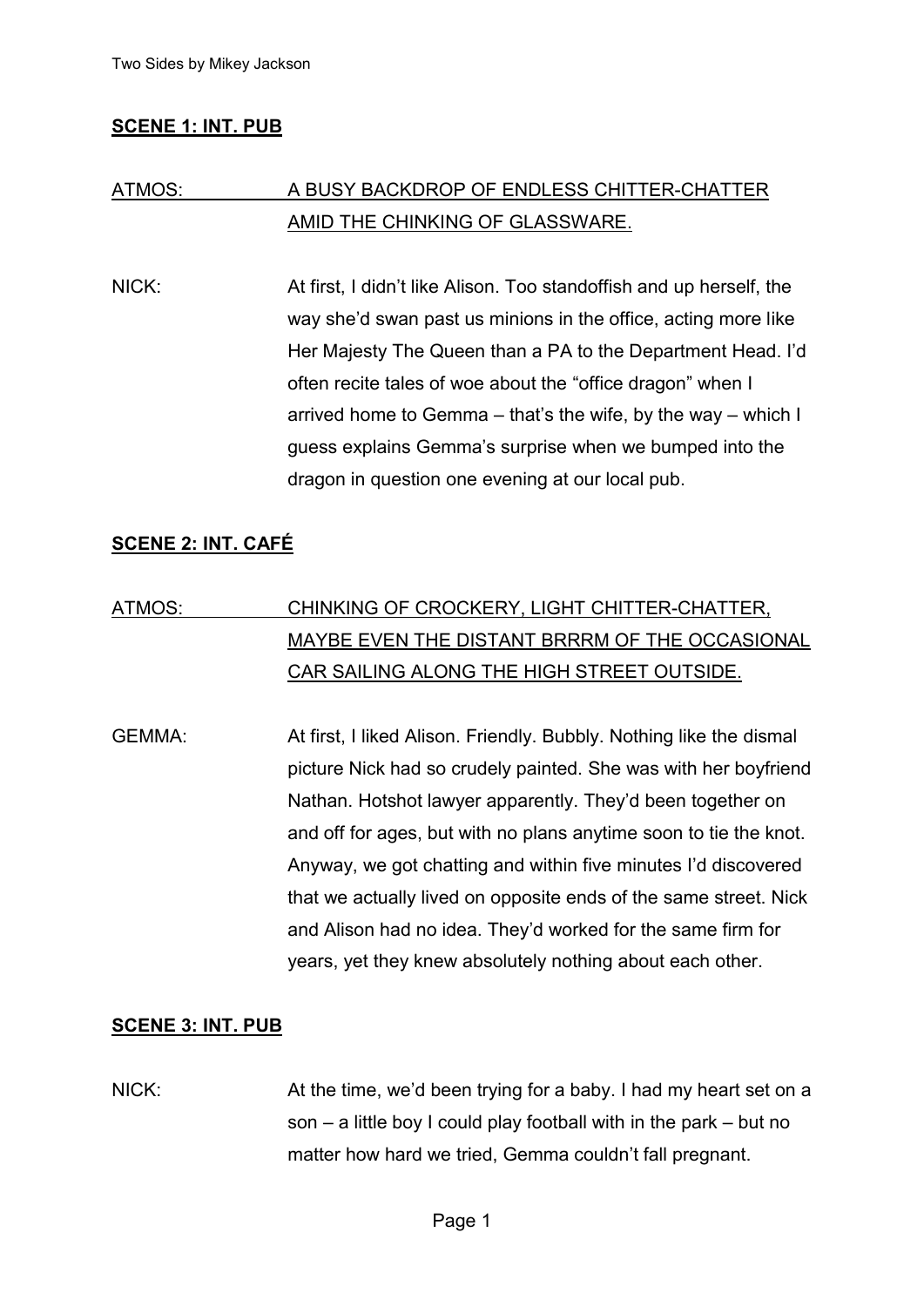NICK: (CONTD.) Heh, most blokes would love that. Bedding their woman every night, guaranteed. But believe me, it's bloody hard work. Oh, and the shine is totally taken off sex when it goes all clinical with ovulation cycles and optimum temperatures. I was depressed... but it was hardly fair to talk to Gemma about how I felt. She was going through the same nightmare. Therefore, what I needed was a listener. Somebody neutral. Somebody trustworthy. I guess that was the catalyst which brought me and Alison way too close for comfort.

### **SCENE 4: INT. CAFÉ**

GEMMA: At the time, we'd been trying for a baby. Well, correction. He was. I suppose, in hindsight, it was heartless of me to bang on about ovulation cycles and optimum temperatures when secretly I continued to take the pill. Oh, come on, I wasn't ready to have kids. I was way too young. I wanted a career. Poor Nick was increasingly falling into a depressive state, but I could hardly tell him the truth, could I? It was far too late to come clean. I guess that was the catalyst which brought Nick and Alison way too close for comfort.

#### **SCENE 5: INT. PUB**

NICK: For a few days, Alison's car was out of action. And so, as we lived in the same street, we arranged to share my car to work. It's funny how trapping the two of us inside a four-wheeled metal cage for twenty minutes there and twenty minutes back each day took us from being total strangers to knowing each other inside out. I told her about my problems, she told me about hers. Alison and Nathan hadn't been getting along too well lately, and were now going through a "trial separation."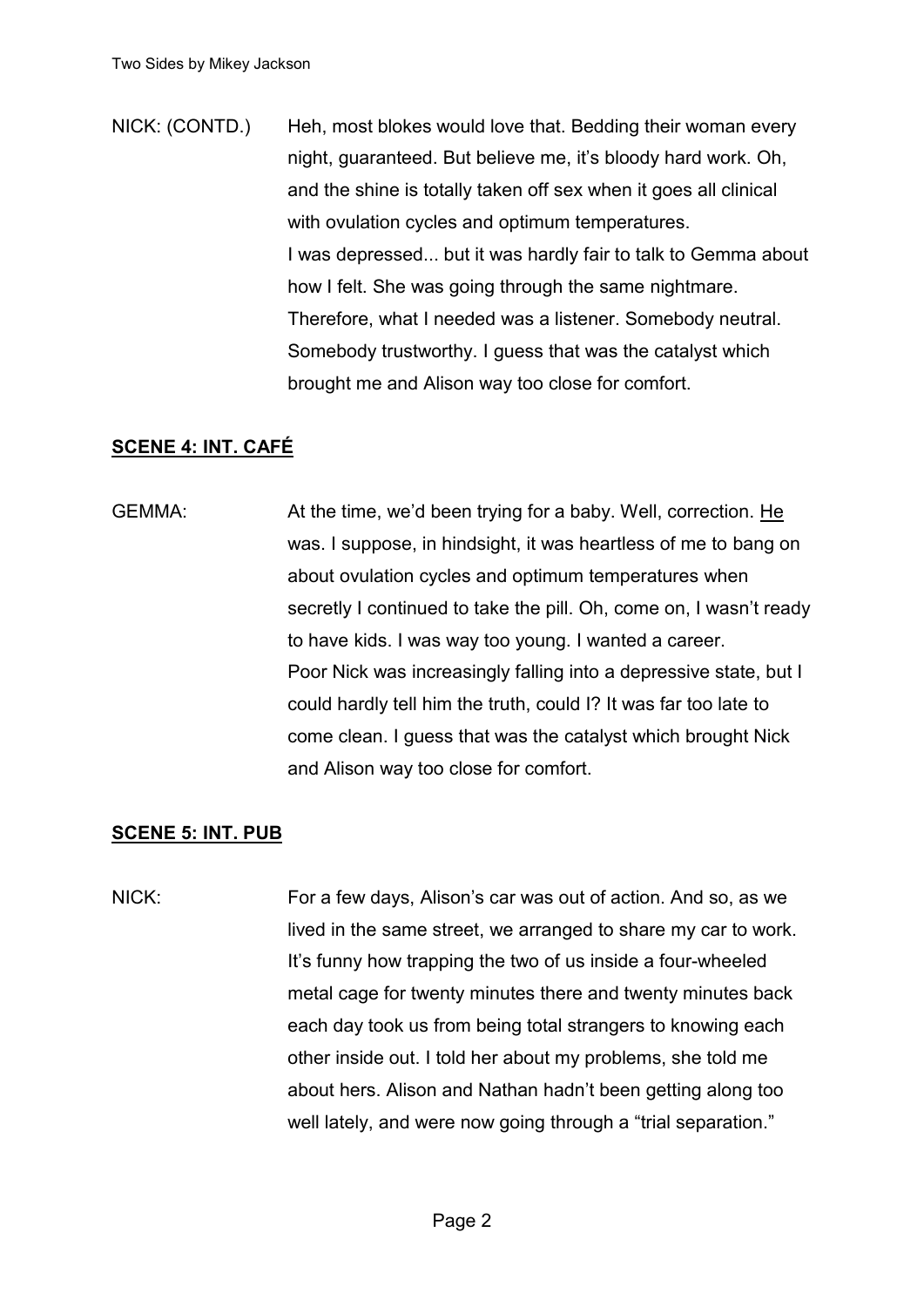NICK: (CONTD.) Looking back, I remember seeing the warning signs... but I chose to dismiss them.

# **SCENE 6: INT. CAFÉ**

GEMMA: The car share was a great idea. Nick and Alison were finally getting along, and he no longer referred to her as the office dragon. Nick admitted that he'd confided in the woman about our baby problem... which didn't exactly ease my escalating guilt. Oh, and he also told me that Alison and Nathan had split up. Trial separation apparently. Looking back, I remember seeing the warning signs... but I chose to dismiss them.

### **SCENE 7: INT. PUB**

NICK: I honestly don't know how it happened. Sure, the line "one thing led to another" is the mother of all clichés, but that's the only way I can describe it. The first time was in the office. Everybody else had gone home. Yes, I know, hands up, I cheated on my wife. But at the time, me and Alison were two lost souls in need of something else, something more. The second and final time took place in Alison's home. Much more comfortable. Both times, I gave Gemma the old excuse that I'd been working late. I'm crap at lying, and I didn't think I'd get away with it... but somehow, miraculously, I did.

# **SCENE 8: INT. CAFÉ**

GEMMA: On two occasions, Nick told me he'd been working late. But I knew he was lying. He reeked of Alison's perfume and the scent of dirty, sordid sex. God, the very thought of Nick cheating was killing me inside, but I could see how my selfish actions had pushed him right into her arms.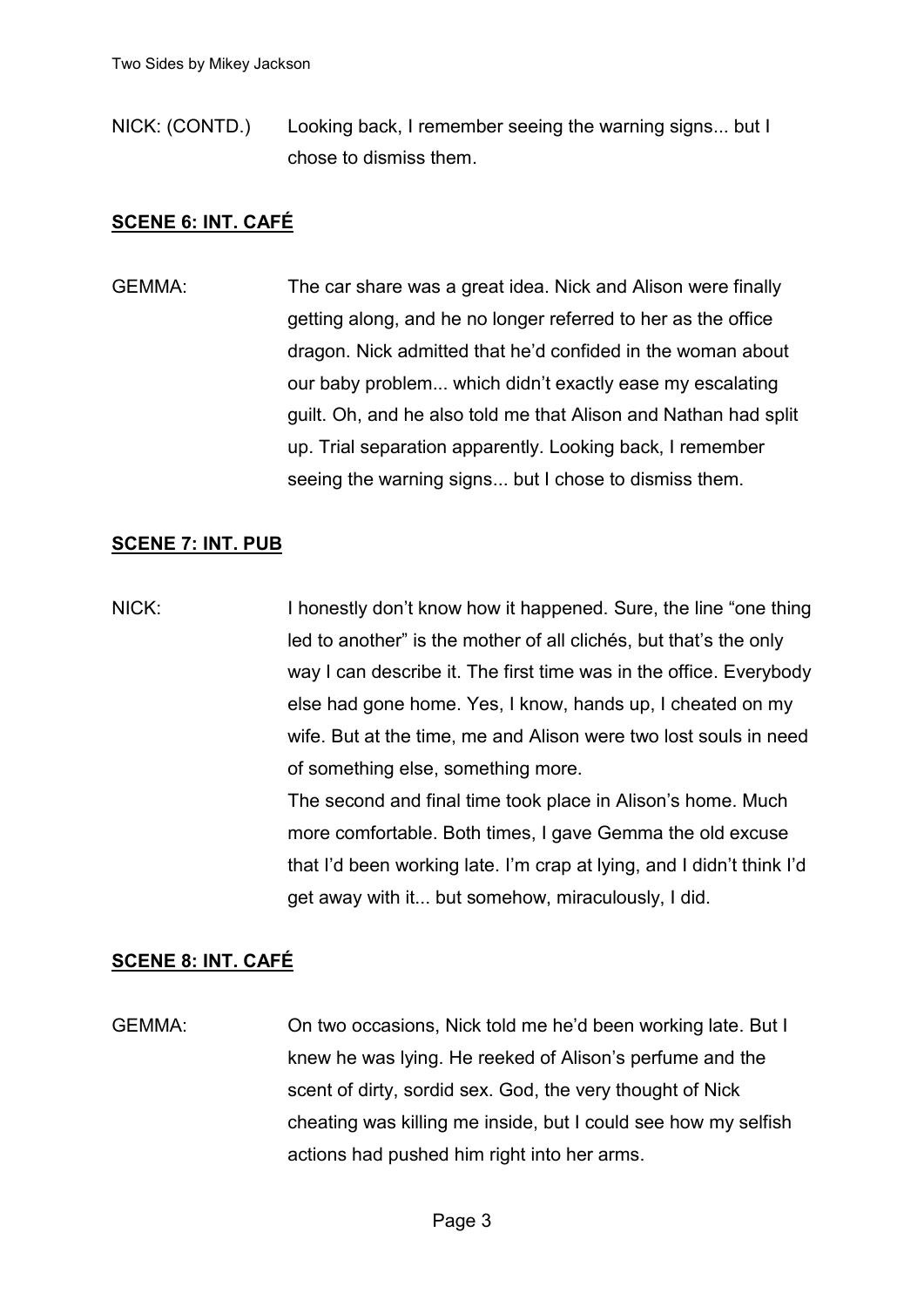GEMMA: (CONTD.) Karma's way, I guess, of punishing me for my own deceit. Both times, I made it look as though I didn't suspect a thing. I'm crap at acting, and I didn't think I'd get away with it... but somehow, miraculously, I did.

#### **SCENE 9: INT. PUB**

NICK: A week later, Alison and Nathan got back together. Two months after that, she quit work and they moved house. And so, our brief fling came to an end. I never told Gemma about it. I figured it was best to let sleeping dogs lie. In a way, the affair put our home life into perspective. And so, we continued trying for a baby. It never happened though. I was gutted. Gemma never made me a dad.

### **SCENE 10: INT. CAFÉ**

GEMMA: I never told Nick that I knew about the affair. Nor did I tell him about my birth control secret. I figured it was best to let sleeping dogs lie. In a way, the affair put our home life into perspective. And so, I came off the pill and properly tried for a baby. It never happened though. Again, good old karma made sure of that. I was gutted. I never made Nick a dad.

#### **SCENE 11: INT. PUB**

NICK: We hadn't seen anything of Alison for... (TRIES TO CALCULATE) ...ooh, must be four and a half years, maybe a bit more. But last week, me and Gemma bumped into Alison and Nathan in the park... accompanied by a little boy. At that moment, I had a weird thought. Could that child be mine? The dates certainly added up.